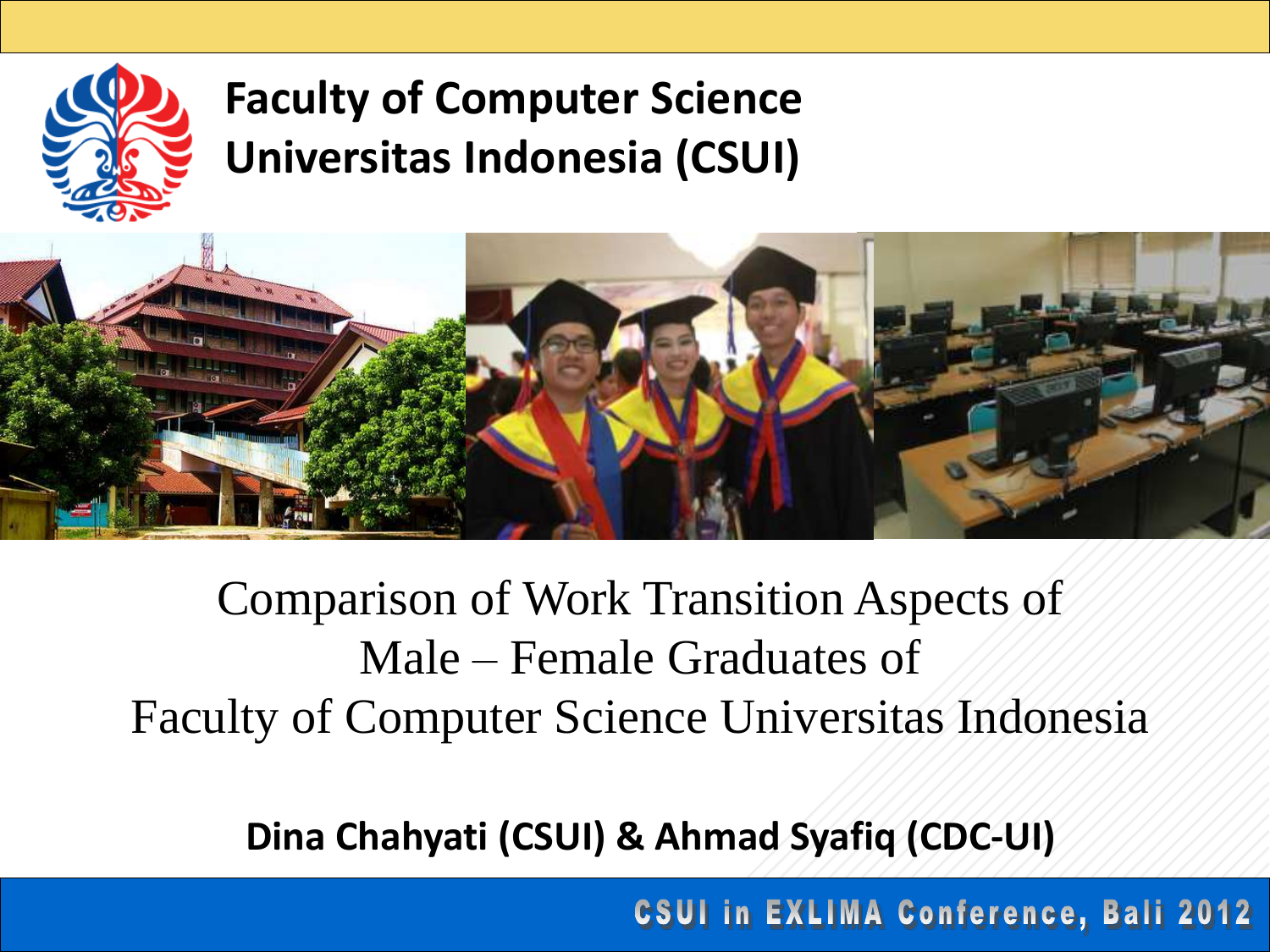

# **About CSUI**

- **Third youngest faculty in Universitas Indonesia**
- **Established in 1986**
- **Study Program:**
	- **Undergraduate: Computer Science (1986) & Information System (2007)**
	- **Master: Computer Science (1988) & Information Technology (1996)**
	- **Doctor:**

 **Computer Science (1998)**

- **Student Body: 1632**
- **Number of undergraduate alumni: 1502**

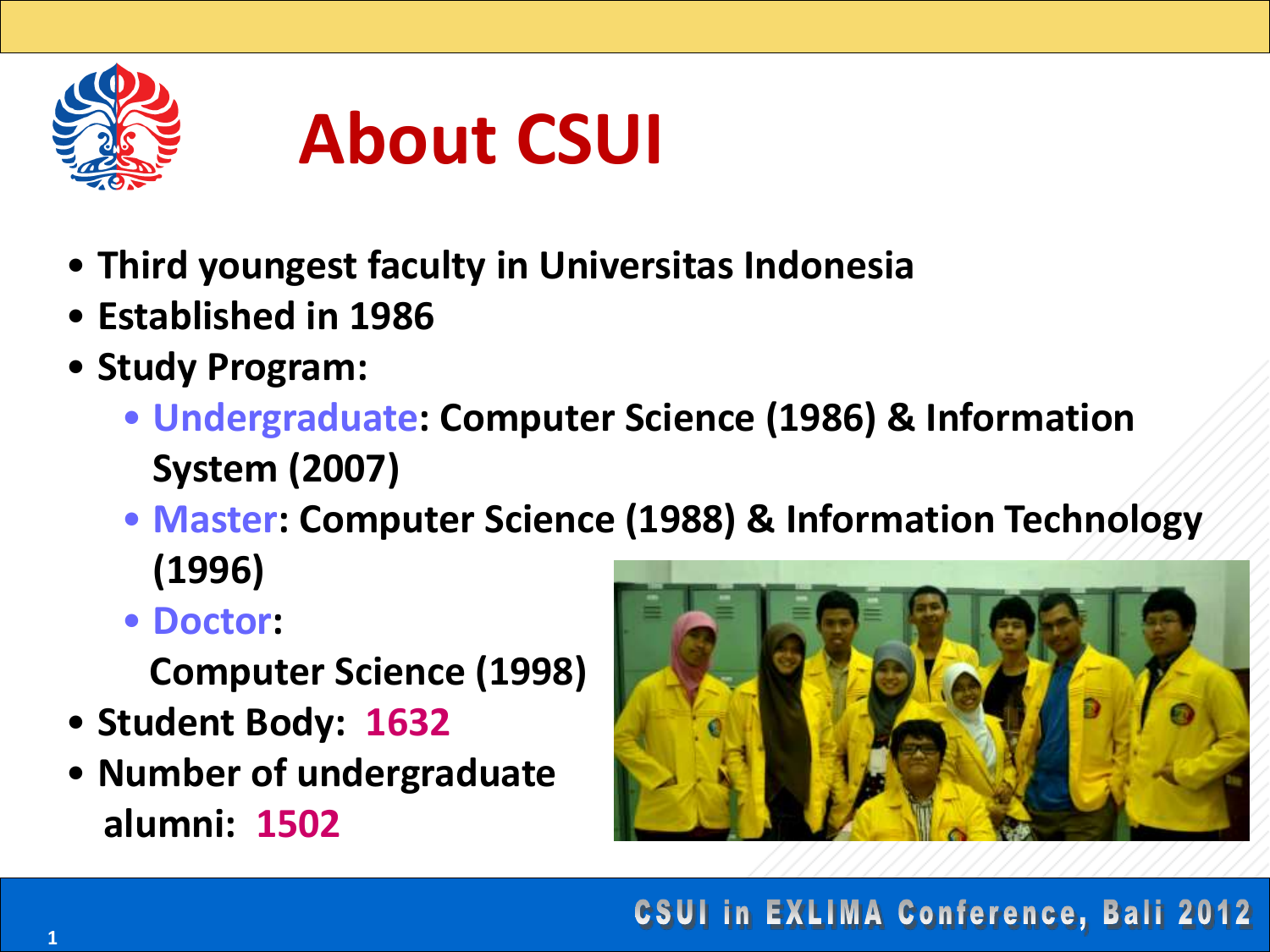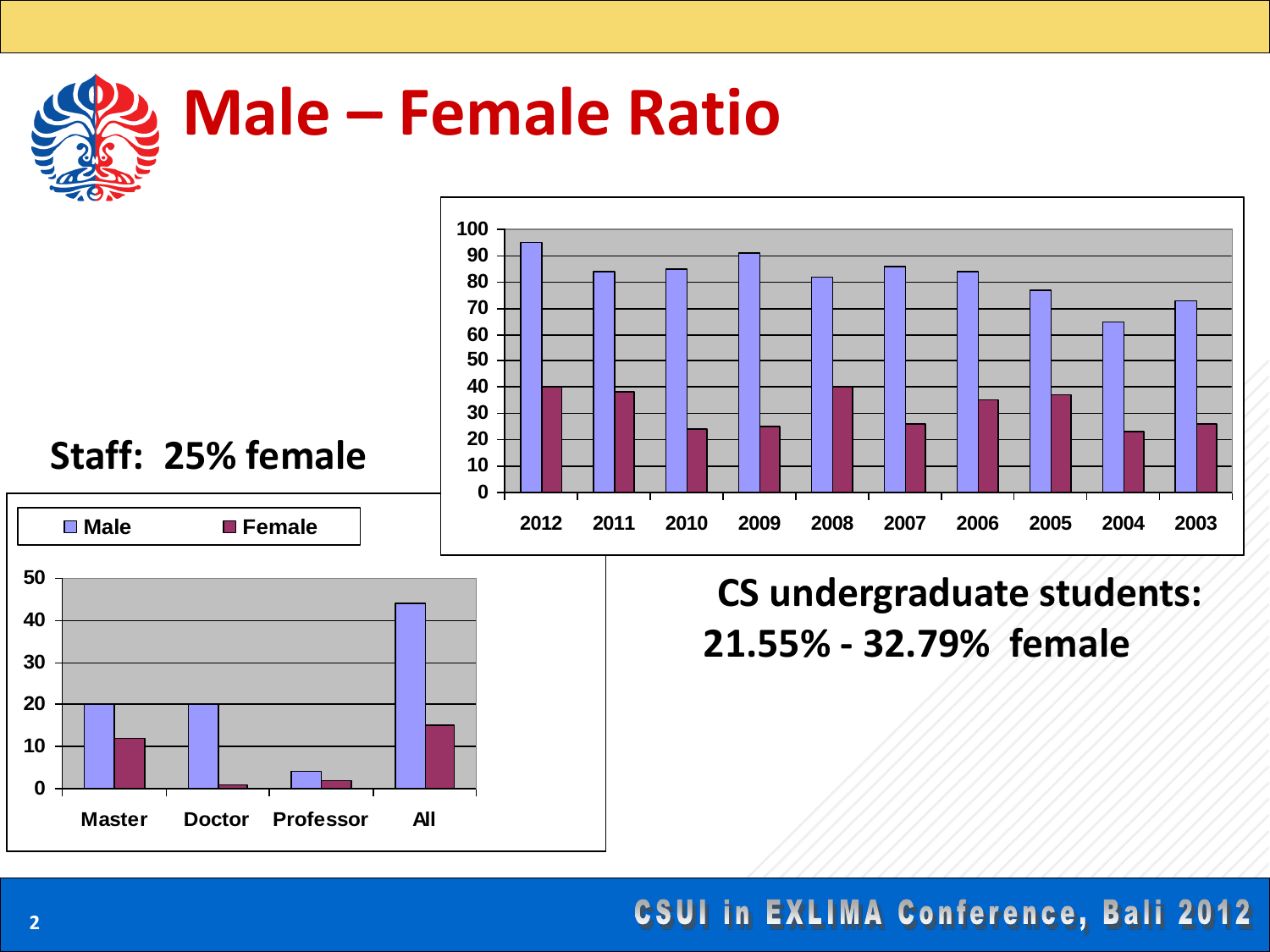

- **Conducted in 2011 by the university**
- **Censal, self-administered online data collection, standardized instrument, regular 70 80**
	- **Population:** 
		- **2009 graduates**
		- **97 total graduates**
		- **58 response (59.79%)**

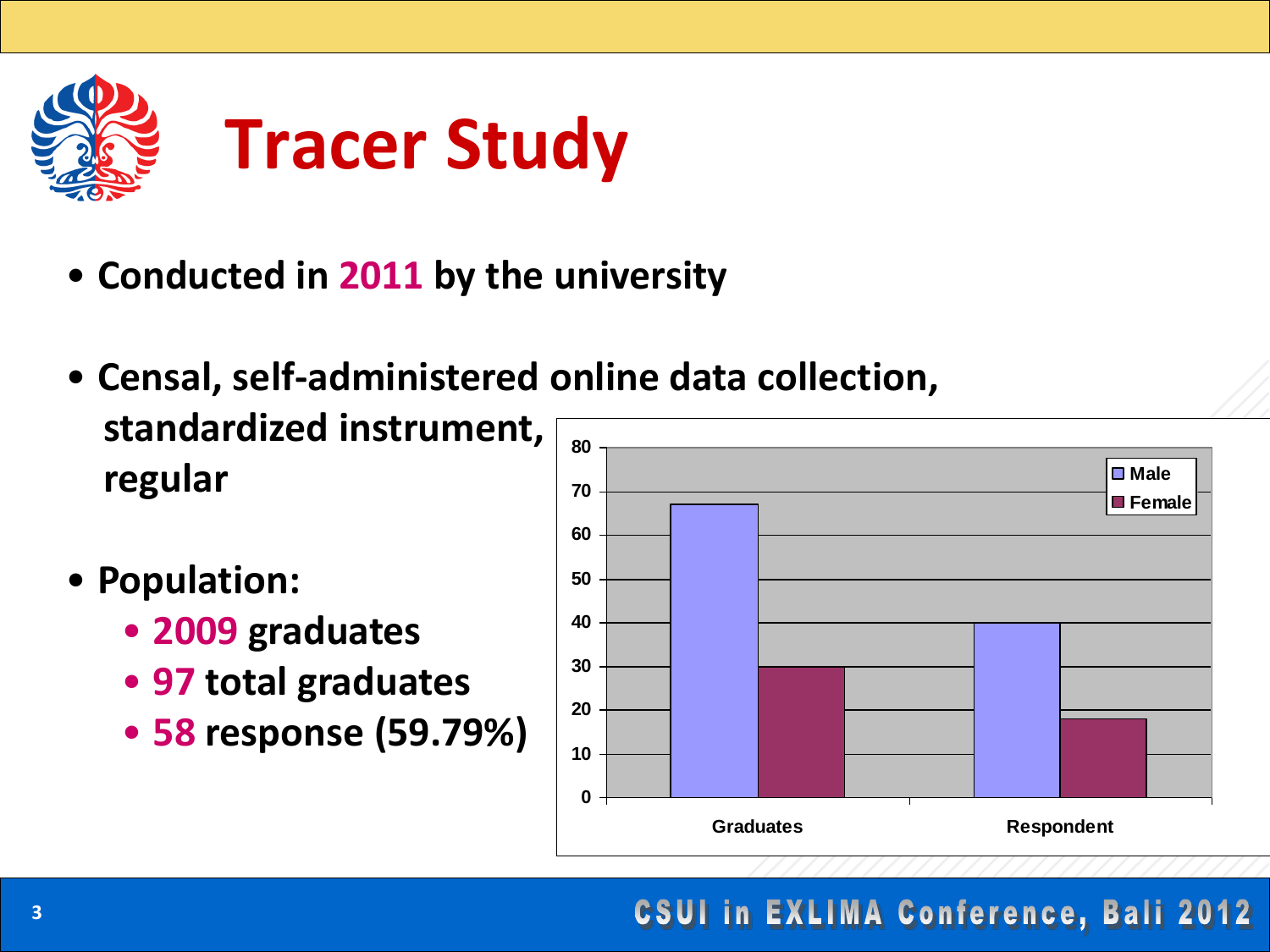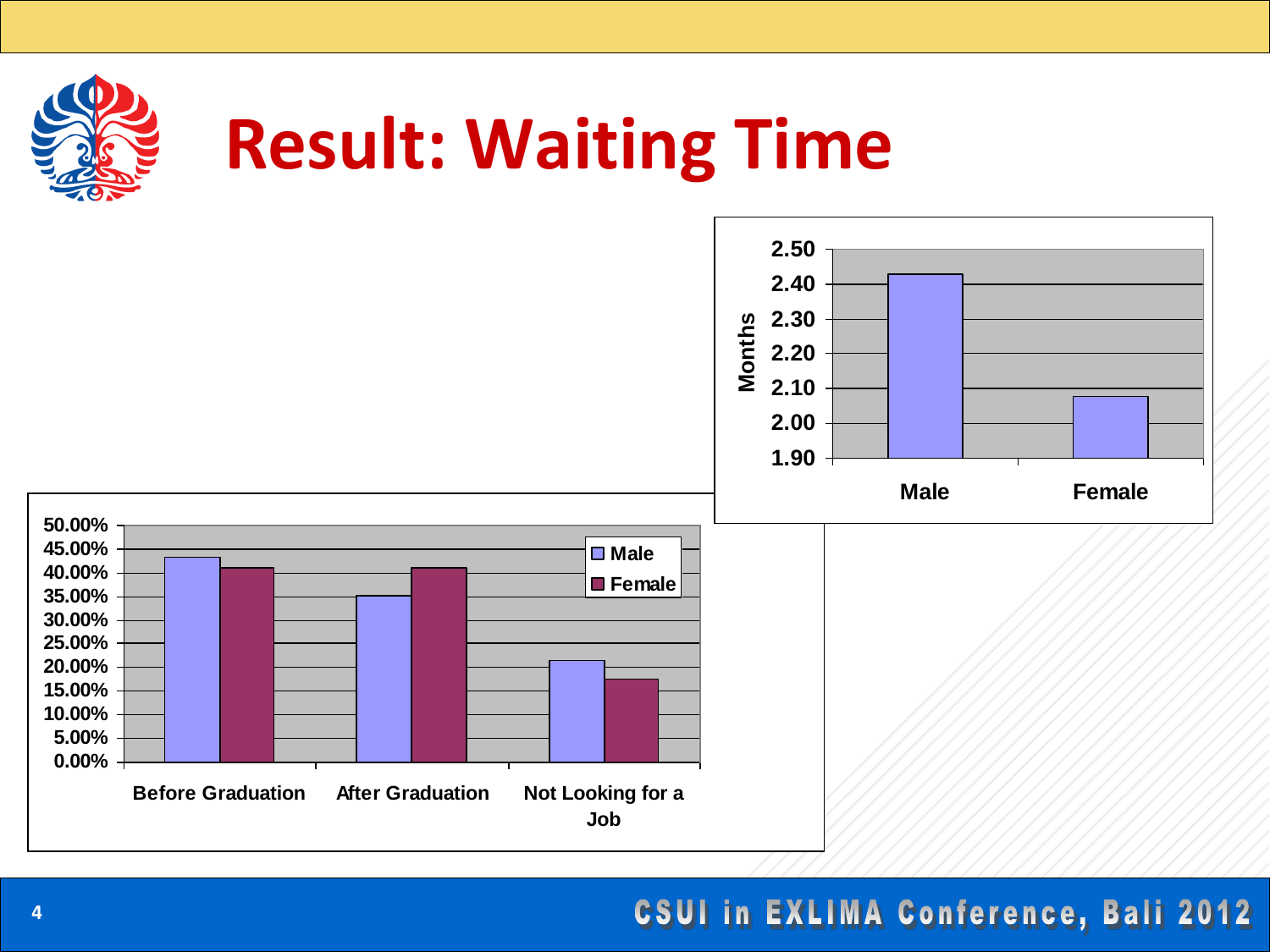

# **Result: Income**

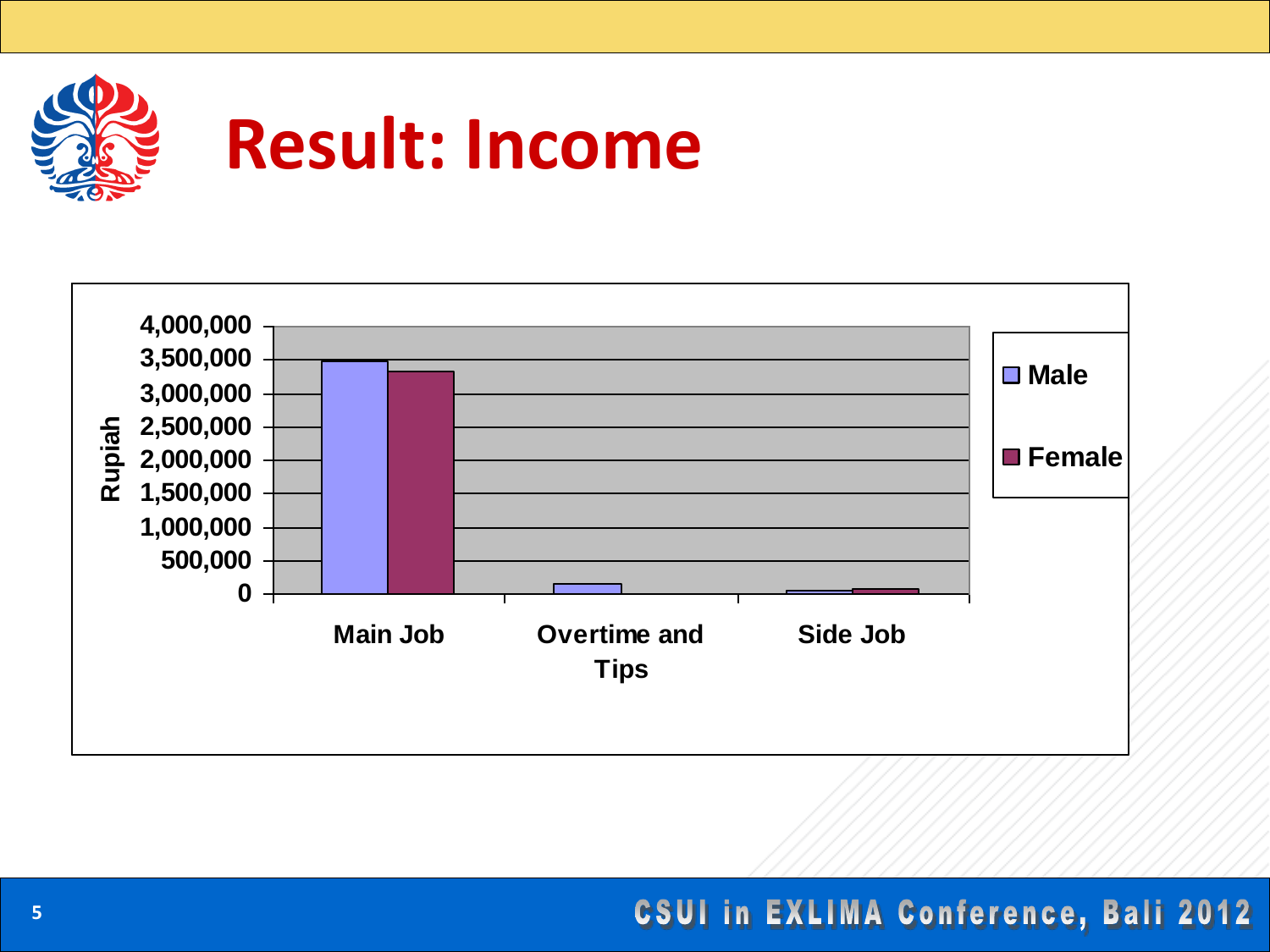

# **Result: Job – IT Relatedness**

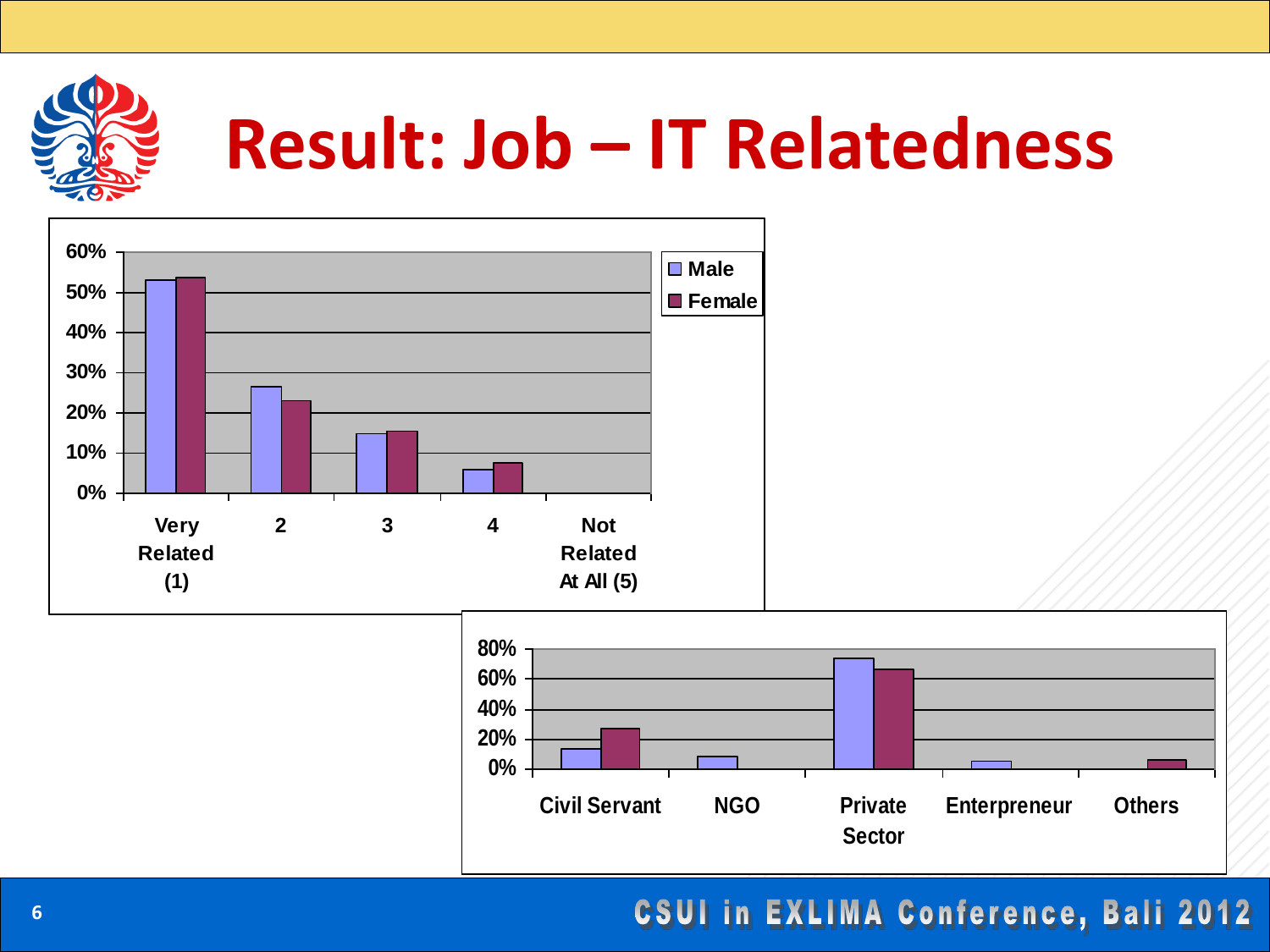

## **Result: Willingness to Work in Rural Areas**

• **Male: 65% Female: 44%**

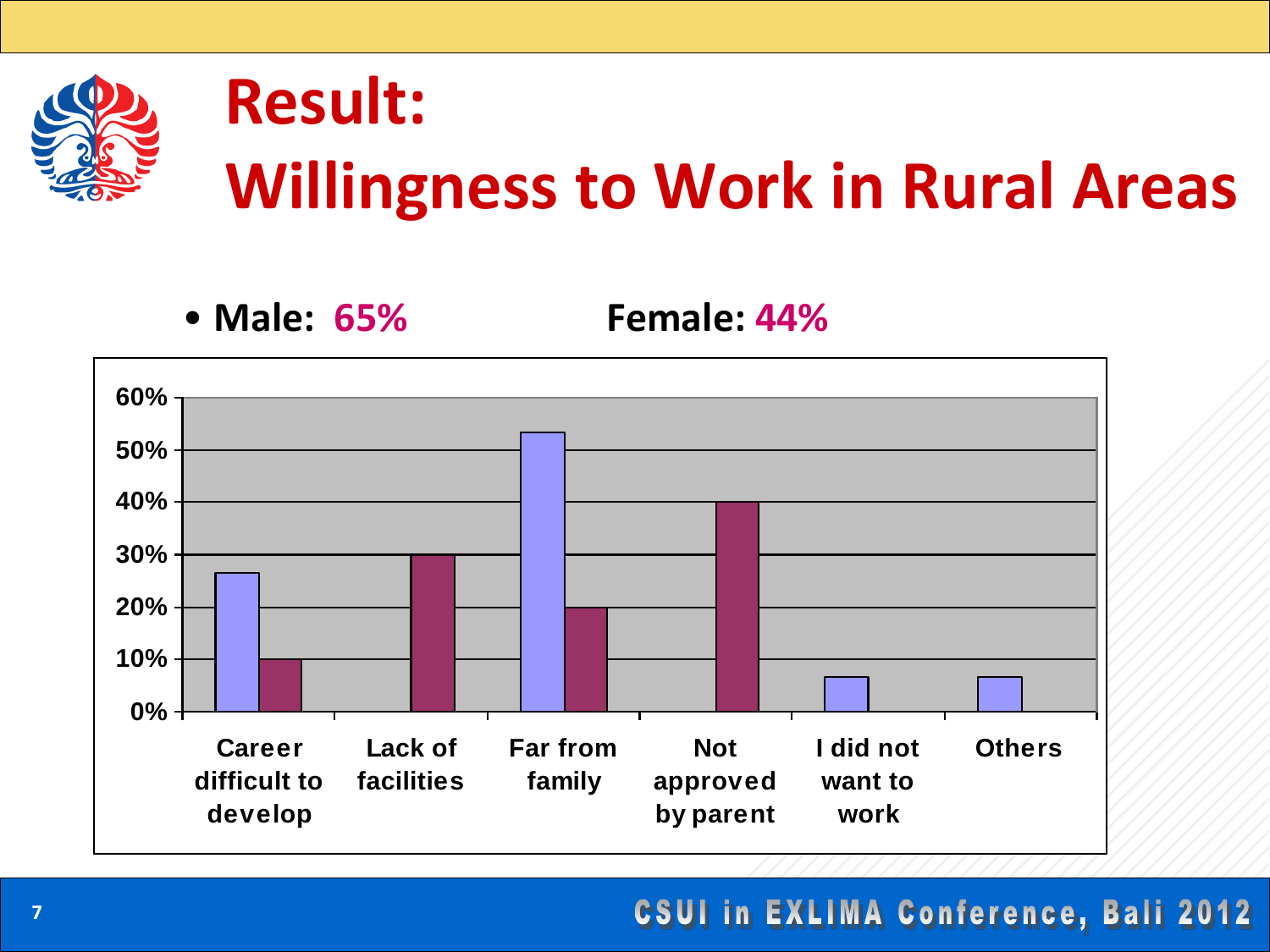

# **Result: Loyalty**

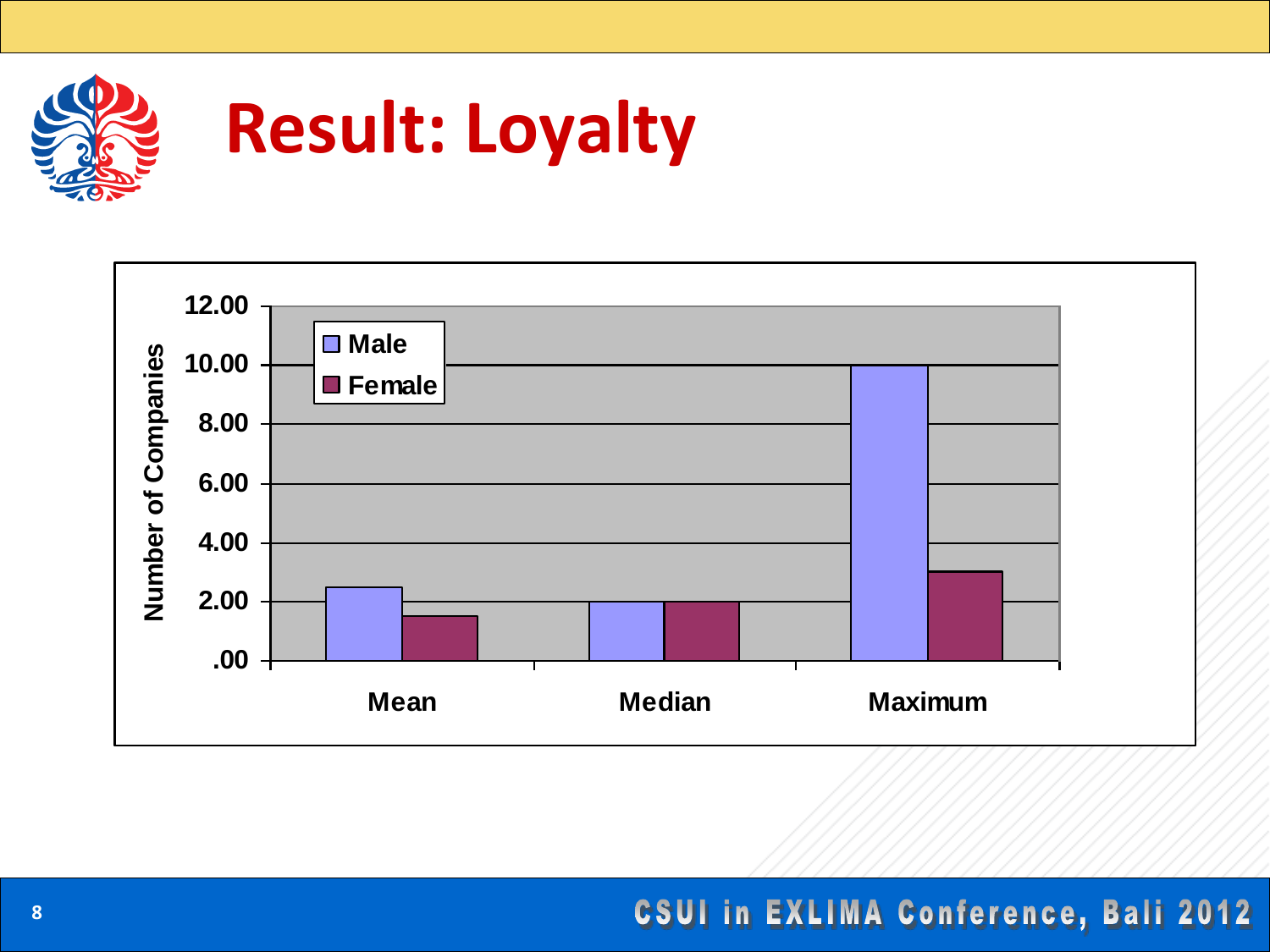

# **Result: Working Time**